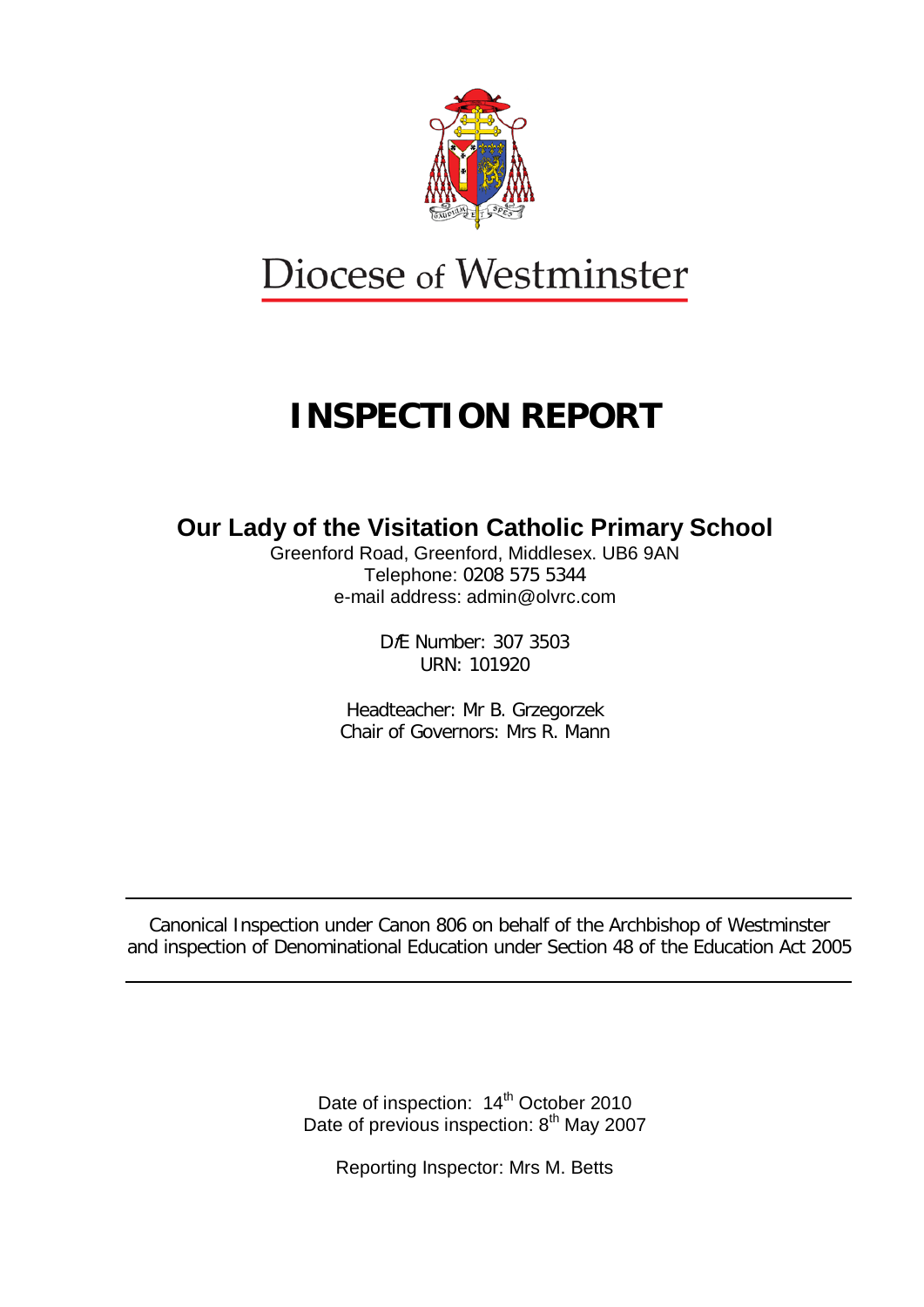# **Description of School**

Our Lady of the Visitation Catholic Primary School is a two form entry school with nursery provision for pupils aged 3 to 11 years. There are 468 pupils on roll, 99% of whom are Catholic. There are 21 teachers in the school of whom 14 (74%) are Catholic. The school serves the parish of Our Lady of the Visitation, the church of which is situated adjacent to the school. The school is also located next to Cardinal Wiseman Catholic High School. The school is very popular and is always heavily oversubscribed. About half of the pupils are White European with the others from a range of ethnic backgrounds. The proportion of pupils who speak English as an additional language is well above the national average and a quarter of these are at an early stage of learning English. There is a breakfast club managed by the governing body.

#### **Key for inspection grades**

Grade 1: Outstanding; Grade 2:Good; Grade 3: Satisfactory; Grade 4: Inadequate

# **Overall effectiveness of this Catholic school**

Our Lady of the Visitation is an outstanding Catholic school. The extremely strong Catholic identity is present in the school's daily life. The committed leadership of the headteacher and his deputy is instrumental in effectively maintaining and developing the Catholic ethos. Prayer and worship have a very strong central role in the school's life. Relationships within the school are outstanding and reflect Christian respect and concern for others. The pupils' spiritual and moral development is outstanding and this is reflected in their good behaviour and positive attitudes. The pupils explained "Everyone is friendly here and learning is really fun". Good progress is achieved by all pupils. Staff are committed to the high profile given to religious education in the school.

### **Grade 1**

### **Improvement since the last inspection**

The last diocesan inspection report described the school as a good Catholic School. The issues for improvement related to teaching other faiths and cultures; developing a quiet prayer area; and inducting new staff with a focus on planning differentiation. The school has made very good progress with these areas. Two other faiths are taught to pupils each year and the school has purchased extra resources to aid this learning. It has built links with a school in China and pupils are developing a greater understanding of other cultures. The outside prayer garden to facilitate further spiritual opportunities is in the planning stage and pupils will be able to contribute their own ideas and designs. Work will begin when funding has been secured. All staff have a thorough induction through guidance from the religious education lead teacher who has produced a comprehensive handbook. Training related to planning for pupils of different abilities has been undertaken. The impact of this was evidenced during the inspection.

**Grade 1**

### **The capacity of the school community to improve and develop**

The self evaluation of the school is accurate and comprehensive. The headteacher and the religious education lead teacher undertake thorough monitoring and regular evaluations and have therefore a very good oversight of the school's strengths and development needs. Actions needed are included in the school's Growth Plan and monitored by governors. The senior team promote a clear vision which is well supported by the staff. The staff are committed to the success of the school and to improve their skills by attending Catholic courses. The school has an outstanding capacity to continue to improve.

#### **Grade 1**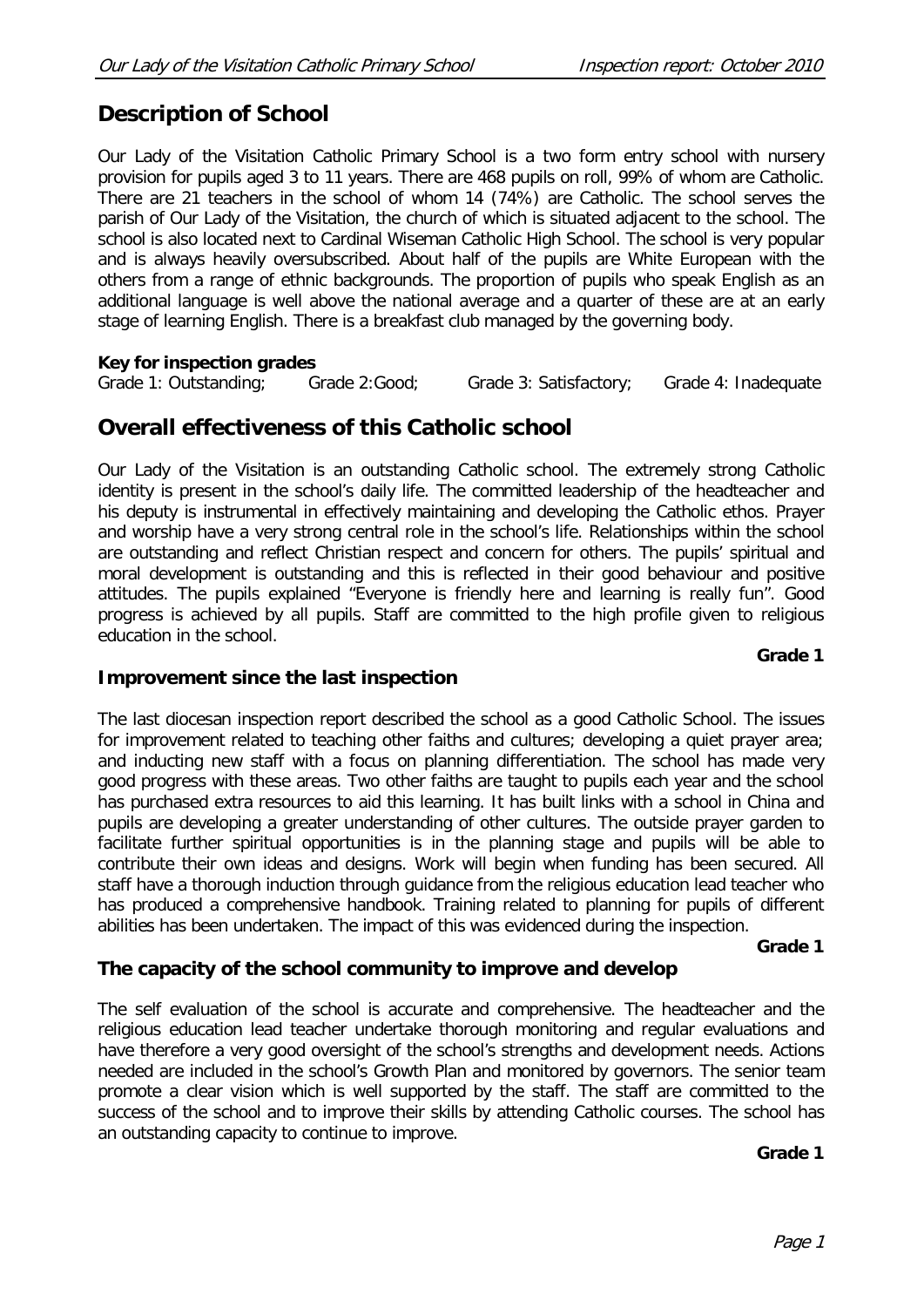# **What the school should do to improve further**

Implement developmental marking strategies that lead pupils to know how they can improve their work and give them the opportunities to make these improvements.

# **The Catholic Life of the School**

## **Leadership and Management**

The headteacher and religious education curriculum lead teacher form an effective partnership and communicate a clear vision for promoting the Catholic life and mission of the school. The core purpose statement describing the school as one "Where learning, celebrating and growing together is safe and fun" is understood by the pupils and integral to all aspects of the school's daily life. High quality displays around school confirm the Catholic identity. Governors are supportive and well informed about the work of the school. The school provides a wide range of care strategies to meet the needs of pupils. Leadership promotes pupils' spiritual and moral development very well. Pupils willingly undertake responsibilities to help other pupils and their views are sought and acted upon. They value and praise the friendly, caring attitude of the teachers who listen to them, help them to solve any problems and make learning fun. They appreciate the enrichment opportunities on offer which includes a year 6 retreat day. Parents are supportive of the school. Links with the parish are very strong.

#### **Grade 1**

## **The Prayer Life of the School**

Worship and prayer are integral parts of each school day. Pupils realise the importance of prayer and appreciate the quiet, calming atmosphere created. They like writing their own prayers as part of their religious education learning. Visual presentations, often produced by the pupils themselves and high quality singing enrich the worship experience. Pupils are responsible for creating the focus display for celebrations and participate through instrument playing and reading prayers. Pupils are very respectful during prayer and participate with sincerity. Prayer and worship have a very strong impact on pupils' spiritual and moral development. The prayer life of the school is well monitored by the religious education curriculum lead teacher and feedback given to staff for improvement. Attractive prayer tables are in each classroom. Mass is held regularly in church and celebrates the Church's year. Liturgies for the younger children are led by a priest. Parents are invited to all celebrations held and attendance is very good. They often take an active role within the liturgy. The local priests make a significant contribution to the sacramental life of the school.

#### **Grade 1**

### **How effectively does the school /college promote community cohesion?**

The school is a welcoming and inclusive community. The pupils show their compassion for others by supporting national, international and local charities such as the harvest gifts being given to the local homeless. Strong links exist with other Catholic schools and pupils work together. Links are being made with a non-Catholic school and pupils will have connections with others from totally different backgrounds. The school is willing to offer other schools the expertise of their staff, for example the religious education curriculum lead teacher will deliver training to teachers from a range of schools. It is planned for the school choir to share their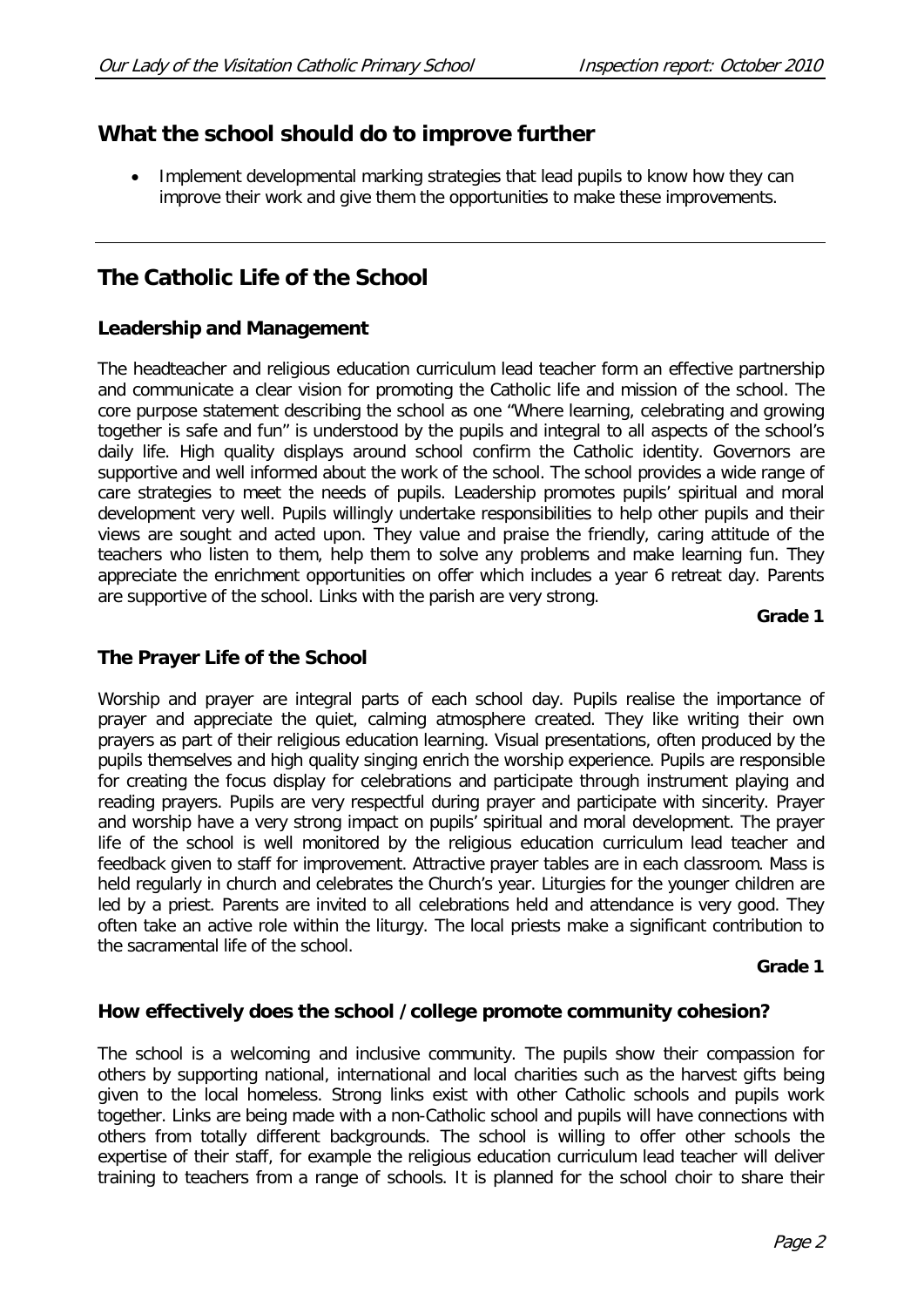skills within the local community for example by singing in the neighbourhood. Parents are involved well within celebrations and in the harvest service a parent read a prayer. Worship provides reflection opportunities for all to link the theme with their own experiences. Teaching about other faiths has a positive effect on pupils' understanding of other beliefs within the local community. Staff knowledge and local visits are used to enhance learning.

**\_\_\_\_\_\_\_\_\_\_\_\_\_\_\_\_\_\_\_\_\_\_\_\_\_\_\_\_\_\_\_\_\_\_\_\_\_\_\_\_\_\_\_\_\_\_\_\_\_\_\_\_**

#### **Grade 2**

# **Religious Education**

## **Achievement and Standards in Religious Education**

Pupils make good progress in gaining religious literacy throughout their time at the school and display a growing depth of thought. The very large majority of pupils achieve age appropriate levels of attainment and some achieve higher. Pupils are beginning to understand the life and teaching of the Catholic Church and to be able to apply this to their own experiences. The pupils' spiritual, moral, social and cultural development is outstanding. Pupils are attentive and behave well. Their books are well presented, evidencing a good coverage of the curriculum. Pupils undertake a variety of written activities including Scripture related work. Most pupils enjoy their religious education lessons especially those involving practical activities and when they can discuss their own ideas and opinions. Pupils are involved in evaluating their own learning at the end of each topic. They work together well in groups.

#### **Grade 2**

## **Teaching and learning in Religious Education**

Teaching is overall good with some outstanding features observed. Teachers plan thoroughly with clear learning intentions made explicit to pupils. Where teaching was best, the lesson encouraged active pupil participation in a motivating and creative way. Teachers use visual presentations, open questioning and talk partners well to motivate pupils with their work and develop confidence in their ideas. Pupils of all abilities make progress either by extra support given or by differentiated activities. Tasks consolidate and develop the pupils' thinking. All work was well marked with affirmative praise and comments. Religious education is rigorously assessed with opportunities for this created at the planning stage. Assessments are linked to national levels of attainment and progress recorded. Judgements are moderated well and criteria linking to levels are noted. Assessments inform teachers' planning. Parents receive information of future religious education topics and how they could help with the learning at home.

### **Grade 2**

## **Quality of the Curriculum**

The quality of the curriculum is outstanding and suitable for the age of the learners. It fulfils the requirement of the Bishops' Conference. Over 10% of curriculum time is allocated for religious education using the "Here I Am" programme with additional work linked to an understanding of the Catholic faith, for example the Pope's visit. Pupils are encouraged to question and reflect so becoming aware of the demands of religious commitment in everyday life. The religious education curriculum is planned so that activities are practical, if possible. These are linked creatively with other areas of the curriculum such as drama, literacy, and art. ICT (Information and Communication Technology) is used extremely well to motivate religious education learning. Pupils are taught to respect other faiths and visits and visitors used to enrich